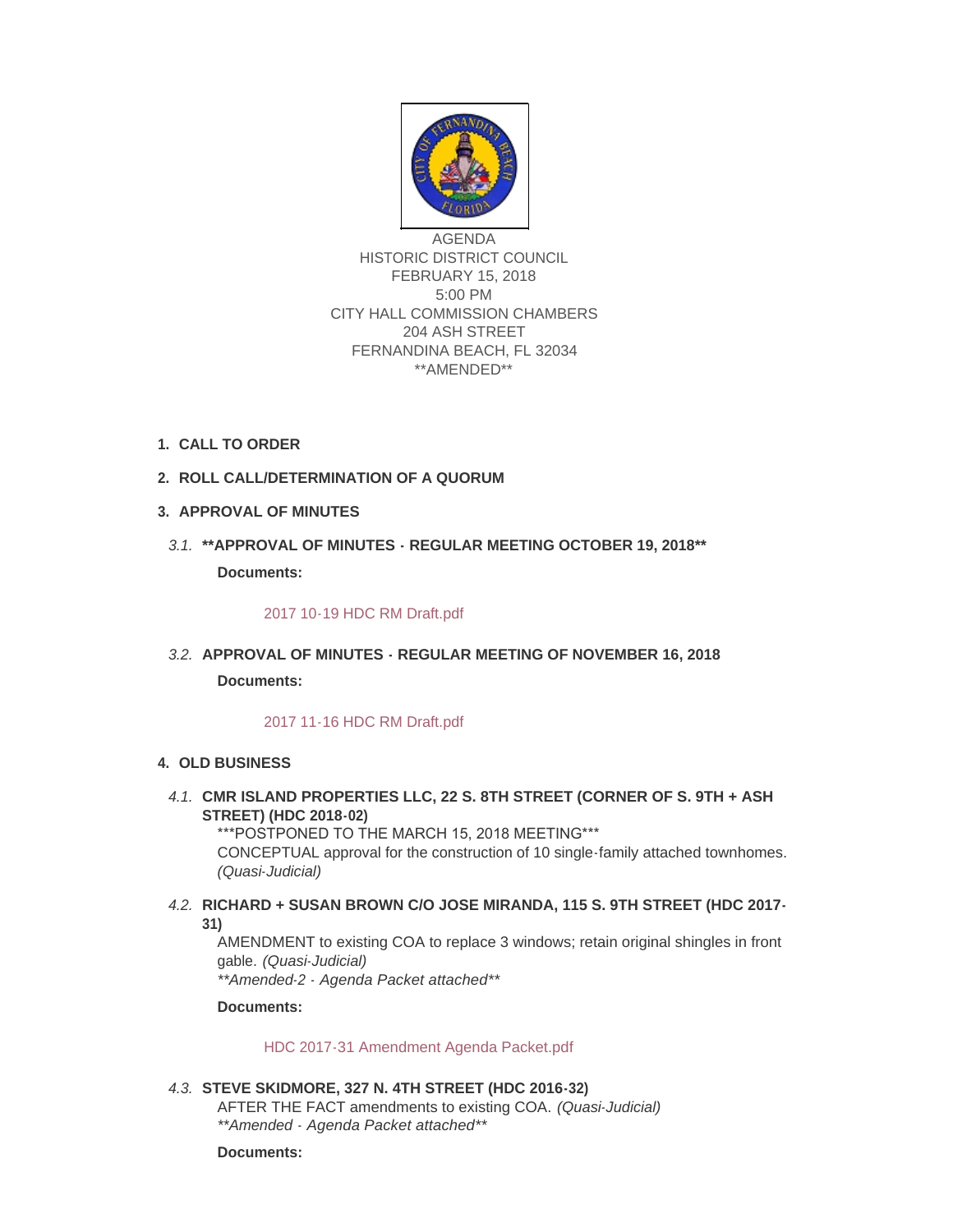### **NEW BUSINESS 5.**

**ANDERSON, HOWARD & BAKER LLC + GIBSON + CAROLINE KILLHOUR C/O**  *5.1.* **MEGAN CHISM, LOT 6 BLOCK GARDEN STREET (OLD TOWN) (HDC 2018-04)** Certificate of Approval (COA) to construct a 1,647SF 2-story primary structure with a 280SF 1-story accessory structure. *(Quasi-Judicial)*

*\*\*Amended - Agenda Packet attached\*\**

#### **Documents:**

#### [HDC 2018-04 Agenda Packet.pdf](http://fl-fernandinabeach3.civicplus.com/AgendaCenter/ViewFile/Item/8640?fileID=5552)

## **LANCE + LISA PERNA C/O JOHN DODD, LOT 6 BLOCK 22 WHITE STREET (OLD**  *5.2.* **TOWN) (HDC 2018-05)**

Certificate of Approval (COA) for the construction of a 861SF 2-story primary structure. *(Quasi-Judicial) \*\*Amended - Agenda Packet attached\*\**

**Documents:**

#### [HDC 2018-05 Agenda Packet.pdf](http://fl-fernandinabeach3.civicplus.com/AgendaCenter/ViewFile/Item/8641?fileID=5553)

## **ROBERT D. + LISA ANN SALA C/O JOHN DODD, LOTS 2, 3, 9 + 10 BLOCK 23**  *5.3.* **WHITE STREET (OLD TOWN) (HDC 2018-06)**

Certificate of Approval (COA) to construct a 2,305SF 2-story primary structure with detached 499SF accessory dwelling. *(Quasi-Judicial) \*\*Amended - Agenda Packet attached\*\**

**Documents:**

#### [HDC 2018 -06 Agenda Packet.pdf](http://fl-fernandinabeach3.civicplus.com/AgendaCenter/ViewFile/Item/8642?fileID=5554)

#### **STAFF-APPROVED CERTIFICATES OF APPROVAL 6.**

**AMELIA SCHOOLHOUSE PROJECT LLC C/O JOSE MIRANDA, 9 S. 10TH STREET**  *6.1.* **(HDC SA 2018-03)**

Install new aluminum windows to south elevation and replace entry doors.

**WIL MURPHY / COLOR IT GREEN C/O FASTSIGNS, 301 CENTRE STREET (HDC SA**  *6.2.* **2018-04)**

Install projecting sign on existing hardware.

**ENRIQUE ESCALANTE /HOYT HOUSE, 804 ATLANTIC AVENUE (HDC SA 2018-05)** *6.3.*

Replace one window pane at stairwell window and repaint exterior with following colors:

- . Exterior Bunglehouse Blue SW0048
- . Front Door Stain, Chestnut SW3525
- . Side Door/Window Sash Rockwood Red SW2802
- . Fascia/Columns Classical White SW2829
- . Back Porch/Stairs/Ramp Westchester Gray SW 2849
- . Porch Westchester Gray SW2849
- . Fencing/Rails Classical White SW2829
- . Porch Ceilings Vast Sky SW6506
- **WILLIAM + RITA MARCERON, 401 S. 6TH STREET (HDC SA 2018-06)** *6.4.*

Removal of concrete driveway and installation of pavers to match existing.

**PEGGY + CHARLIE LEHOSIT, 1016 SAN FERNANDO STREET (HDC SA 2018-07)** *6.5.*